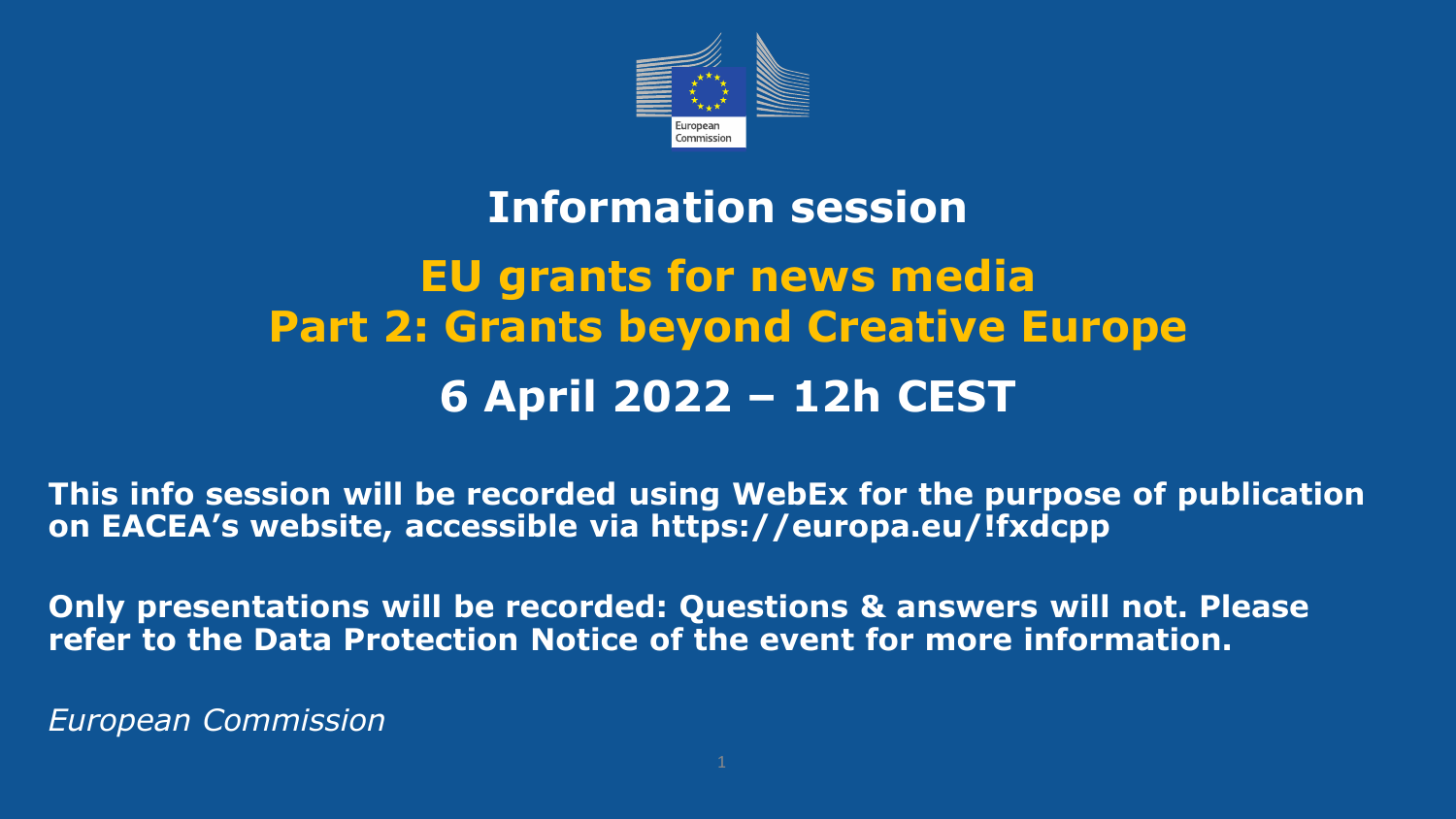Recap: Policy context

**Media & Audiovisual Action Plan** (in particular, the ["News initiative"](https://digital-strategy.ec.europa.eu/en/library/news-initiative)) **European Democracy Action Plan** (more information [here\)](https://ec.europa.eu/info/strategy/priorities-2019-2024/new-push-european-democracy/european-democracy-action-plan_en)

+ other initiatives to strengthen the public sphere

- $\triangleright$  Studies / market research
- $\triangleright$  Stakeholder dialogues
- $\triangleright$  Easier access to loans & equity
- $\triangleright$  EU grants for news media, media literacy & efforts to counter disinfo

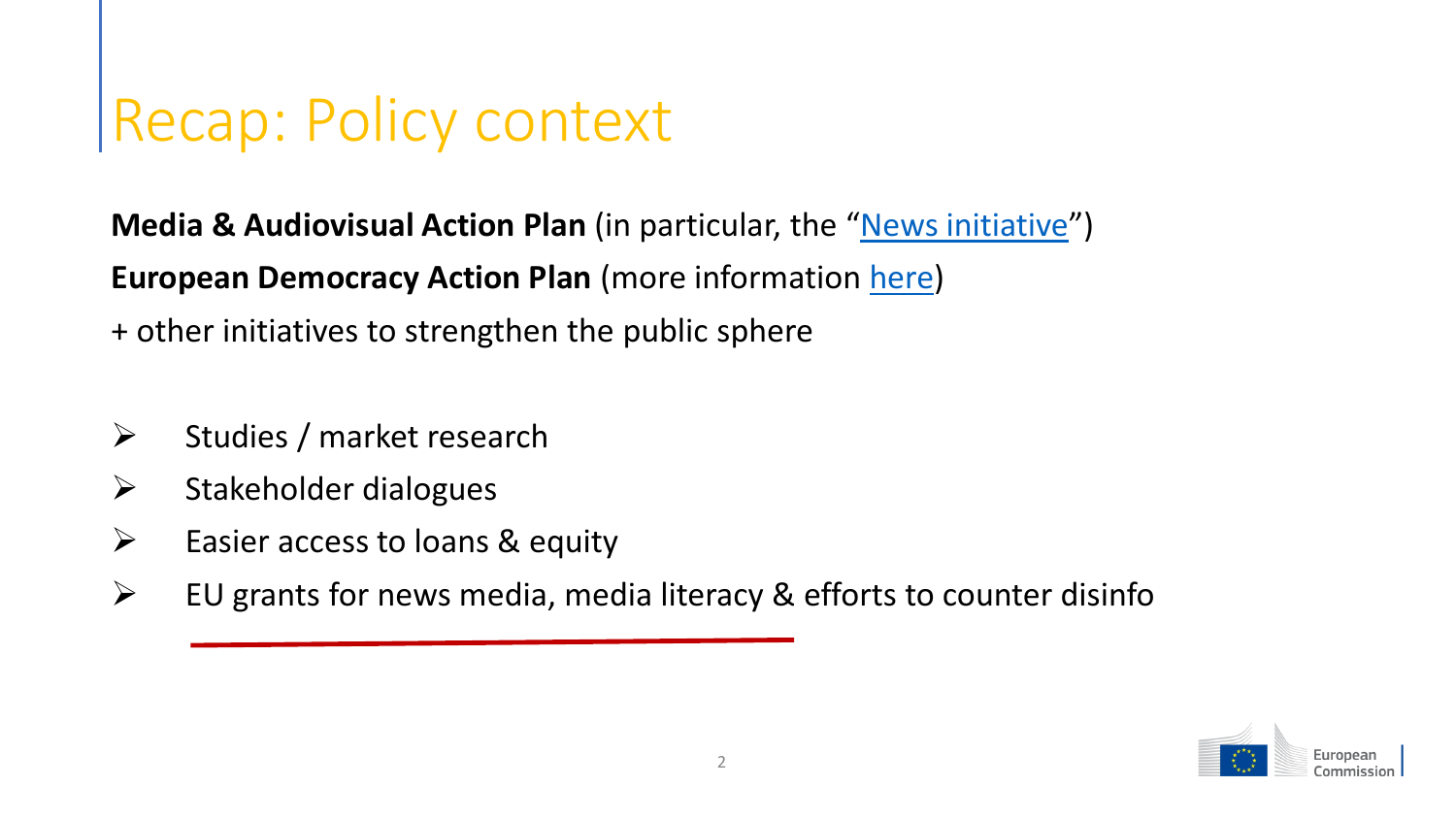### Grants from various budgets

- Pilot projects & preparatory actions  $(PPPA)$  $(PPPA)$  $(PPPA)$  proposed by the EP
- $\triangleright$  Creative Europe (cross-border collaboration)
- $\triangleright$  Horizon Europe (research & innovation)
- $\triangleright$  Digital Europe (deployment)
- $\triangleright$  Multimedia Actions (to strengthen the EU public sphere)



See the overview on @mediaEU and [https://europa.eu/](https://europa.eu/!fFWDQW) !fFWDQW

+ Communication grants with editorial independence (eg REGIO, EP)

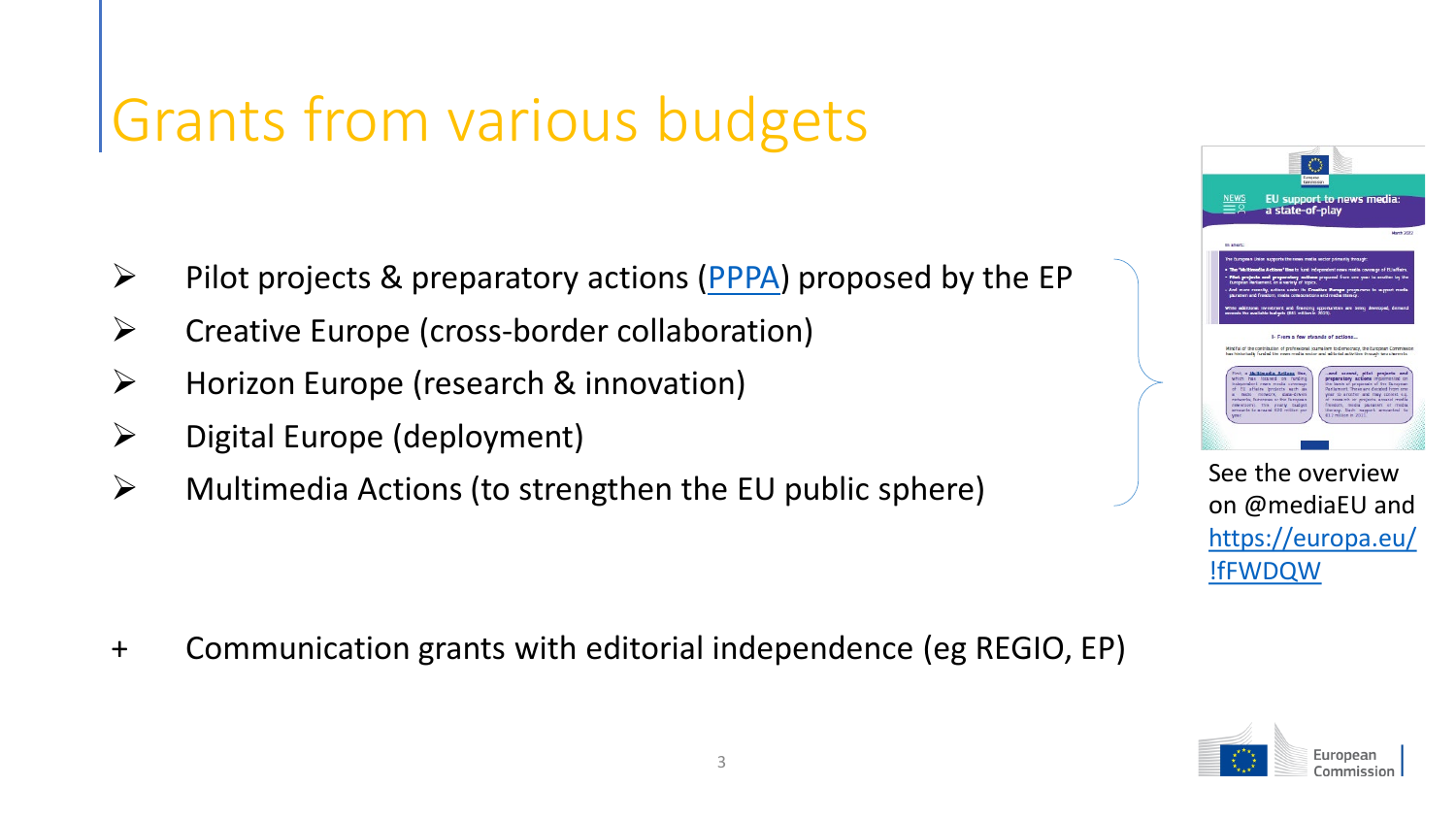### Grant opportunities in 2022 (chronological)

Creative Europe yearly call to support cross-border **media literacy** projects (€2.4 million, deadline 6 April 2022) Horizon Europe call for **media and democracy research** (€9 million, open until 20 April 2022)

Creative Europe yearly call for **'Journalism Partnerships**' (2nd round, €7.5 million, open until 7 September 2022)

*Creative Europe support for press councils & a rapid response mechanism to violations of media freedom (€4.1 million, launch of call of proposals mid-March early June 2022)*

*Pilot Project / Preparatory Action (PPPA): Supporting local and regional news media (€2 million, launch Q2 2022) Multimedia Actions: coverage of European affairs via a radio network (€4.4 million, launch Q2 2022)\**

*Multimedia Actions: coverage of European affairs via data journalism networks (€1.4 million, launch Q3 2022)\**

*PPPA: 3rd 'Youth media' call (€9 million, launch Q3 2022)*

*PPPA: European media platforms call (€6 million, launch Q2/3 2022)*

*Digital Europe call for a European media data space (€8 million, launch Q3 2022)*

*PPPA: Call to improve the media representation and inclusion for refugees and migrants (€500 000, Q3/4 2022) PPPA: Support for a European Festival of Journalism and Media Literacy (€1 million, launch Q4 2022)*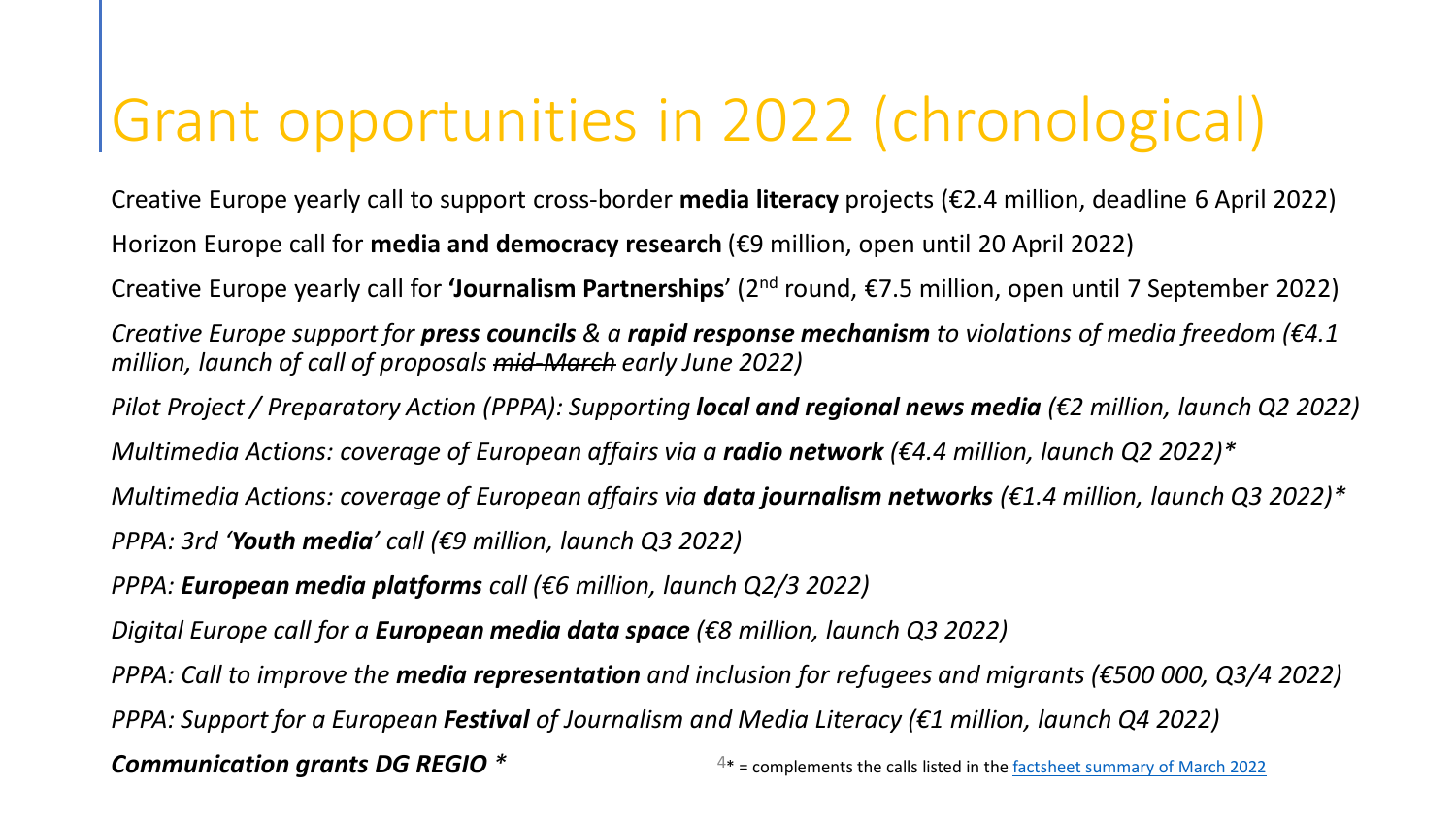## Grant opportunities in 2022 (per objective)

Horizon Europe call for **media and democracy research** (€9 million, open until 20 April 2022) **Research**

#### Creative Europe support for **press councils** & a **rapid response mechanism** to violations of media freedom (€4.1 million, launch of call for proposals mid-March early June 2022) **Media freedom & pluralism**

PPPA: Supporting **local and regional news media** (€2 million, launch Q2 2022)

Creative Europe yearly call for '**Journalism Partnerships**' (2nd round, €7.5 million, open until 7 September 2022) PPPA: **European media platforms** call (€6 million, launch Q2/3 2022) **Collaboration / innovation**

Digital Europe call for a **European media data space** (€8 million, launch Q3 2022)

Multimedia Actions: coverage of European affairs via a **radio network** (€4.4 million, launch Q2 2022)\* **Citizens engagement, public sphere**

Multimedia Actions: coverage of European affairs via **data journalism networks** (€1.4 million, launch Q3 2022)\*

PPPA: 3rd '**Youth media**' call (€9 million, launch Q3 2022)

PPPA: Call to improve the **media representation** and inclusion for refugees and migrants (€500 000, Q3/4 2022)

PPPA: Support for a European **Festival** of Journalism and Media Literacy (€1 million, launch Q4 2022)

Creative Europe yearly call to support cross-border **media literacy** projects (€2.4 million, deadline 6 April 2022)

**Other**

**Communication grants DG REGIO** \*  $\sqrt{2}$  \* = complements the calls listed in the [factsheet summary of March 2022](https://europa.eu/!fFWDQW)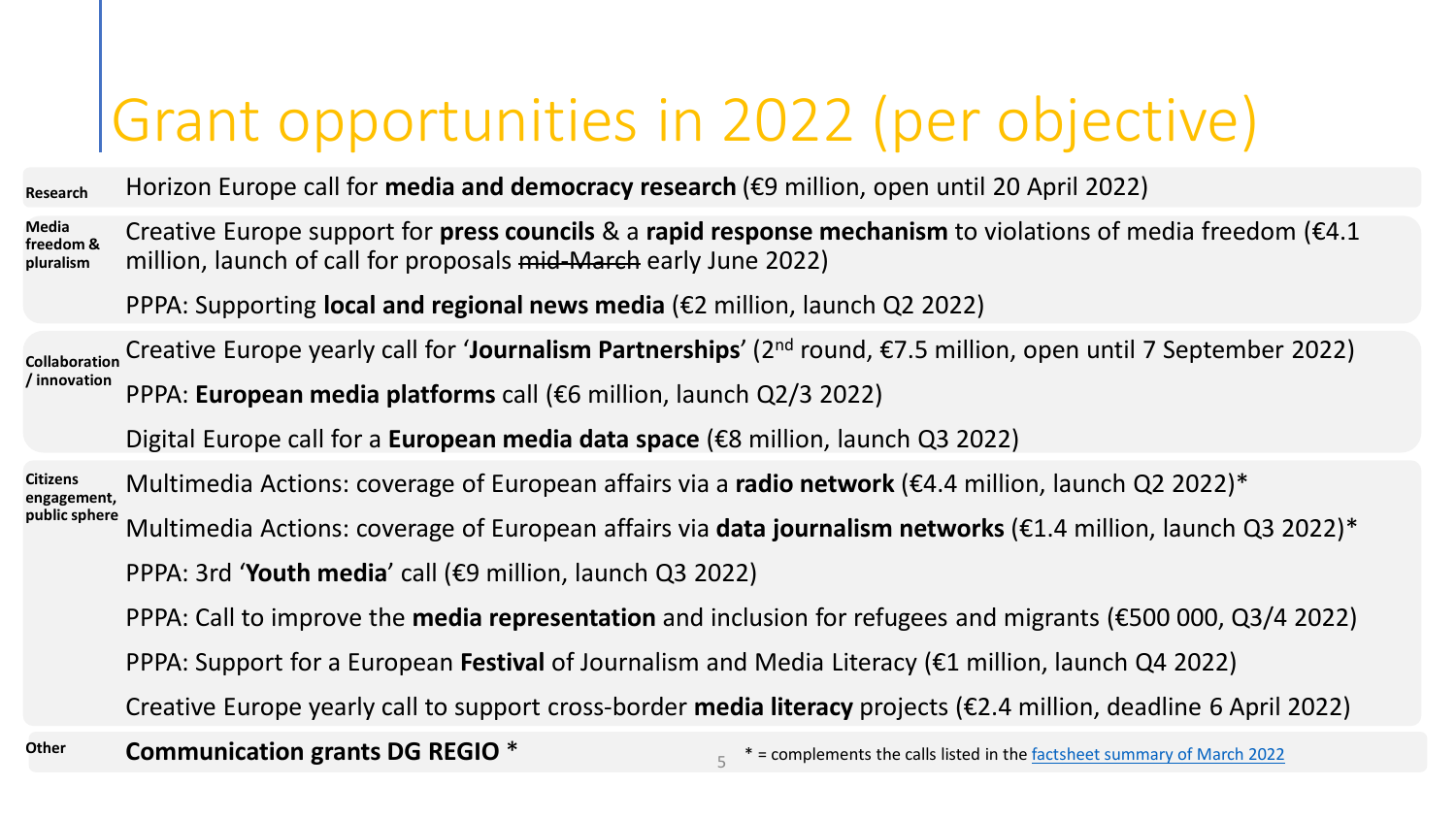### Towards a news media innovation agenda

#### Studies:

- o DG CNECT is preparing a "**media outlook**" to analyse media trends (launched, to be finalised by end-2022)
- o **Study on Artificial Intelligence** in creative sectors (incl. news): [published](https://digital-strategy.ec.europa.eu/en/library/study-opportunities-and-challenges-artificial-intelligence-ai-technologies-cultural-and-creative)
- o **Study on "Digital European Platform of Quality Content Providers"** focusing on data interoperability. Phase  $1$  completed, phase  $2$  (coordinated by Intellera Consulting) will include a final workshop in autumn 2022.

#### Grants:

- o Digital Europe call for a **European media data space** (€8 million, 36 months, call for proposals will be published in Q3 2022) > more info [here](https://digital-strategy.ec.europa.eu/en/library/staff-working-document-data-spaces) and on next slides.
- o Working with VR? Winners of the 2021 call for proposals on media innovation in Horizon Europe (€26 million) will soon be published [here](https://ec.europa.eu/info/funding-tenders/opportunities/portal/screen/opportunities/topic-details/horizon-cl4-2021-human-01-06;callCode=null;freeTextSearchKeyword=media;matchWholeText=true;typeCodes=1,0;statusCodes=31094501,31094502,31094503;programmePeriod=2021%20-%202027;programCcm2Id=43108390;programDivisionCode=null;focusAreaCode=null;destination=null;mission=null;geographicalZonesCode=null;programmeDivisionProspect=null;startDateLte=null;startDateGte=null;crossCuttingPriorityCode=null;cpvCode=null;performanceOfDelivery=null;sortQuery=sortStatus;orderBy=asc;onlyTenders=false;topicListKey=topicSearchTablePageState). **Cascade funding for VR** will be available.
- $\circ$  Working with universities? The 2022 Horizon Europe [call](https://ec.europa.eu/info/funding-tenders/opportunities/portal/screen/opportunities/topic-details/horizon-cl2-2022-democracy-01-06;callCode=HORIZON-CL2-2022-DEMOCRACY-01;freeTextSearchKeyword=;matchWholeText=true;typeCodes=1;statusCodes=31094501,31094502,31094503;programmePeriod=null;programCcm2Id=43108390;programDivisionCode=null;focusAreaCode=null;destination=null;mission=null;geographicalZonesCode=null;programmeDivisionProspect=null;startDateLte=null;startDateGte=null;crossCuttingPriorityCode=null;cpvCode=null;performanceOfDelivery=null;sortQuery=sortStatus;orderBy=asc;onlyTenders=false;topicListKey=callTopicSearchTableState) on media and democracy (€9 million, open until 20 April 2022) will support **university research.**

Exploring data

Exploring data<br>interoperability interoperability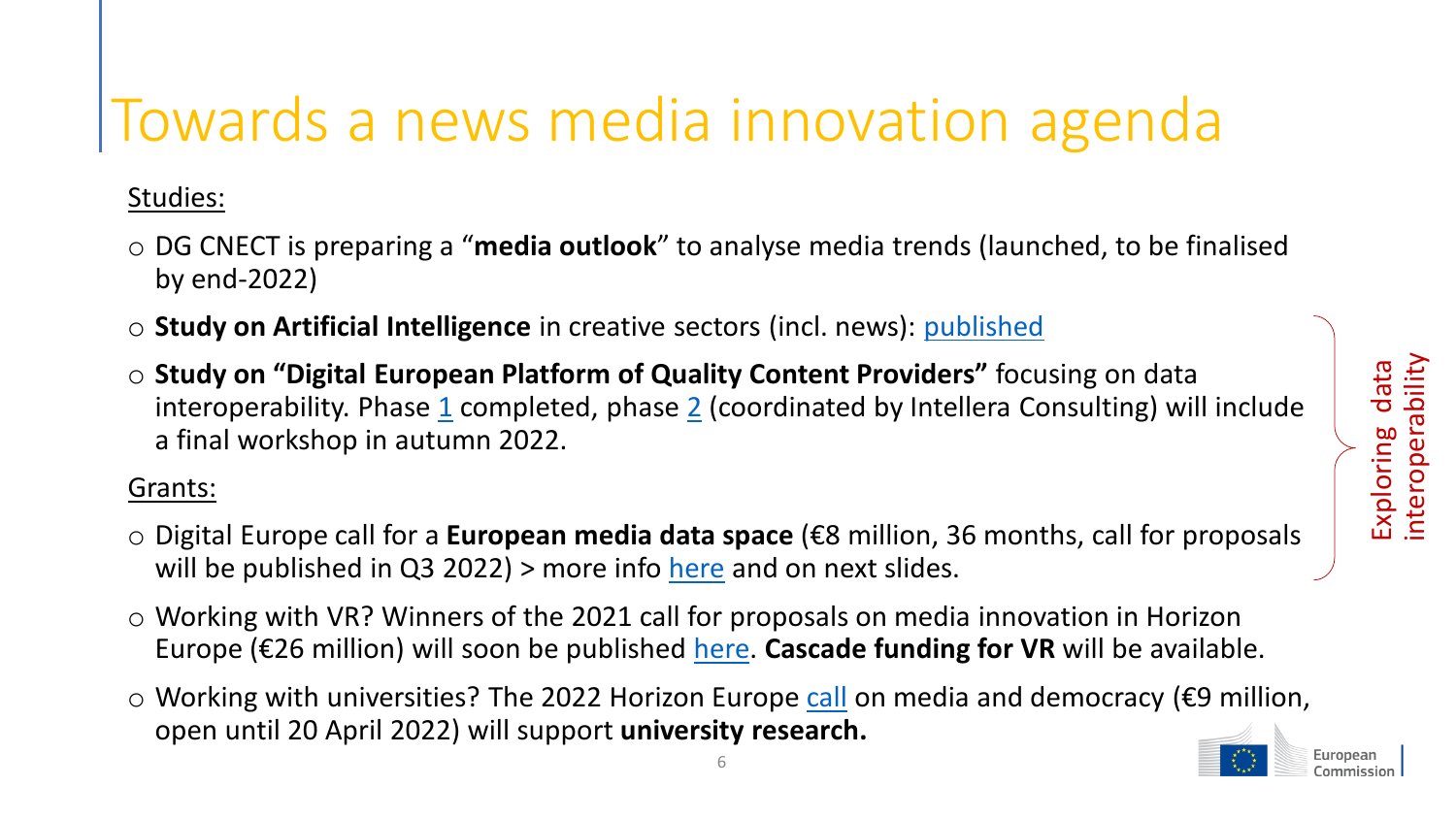### Digital Europe call : European media data space (deployment)

*Background*

- *[Media and Audiovisual Action Plan](https://digital-strategy.ec.europa.eu/en/policies/maap-implementation)*  Action 4 : foster innovation through the creation of a media data space
- *[European Data Strategy initiative](https://ec.europa.eu/info/strategy/priorities-2019-2024/europe-fit-digital-age/european-data-strategy) -* A single market for data > the creation of common data spaces

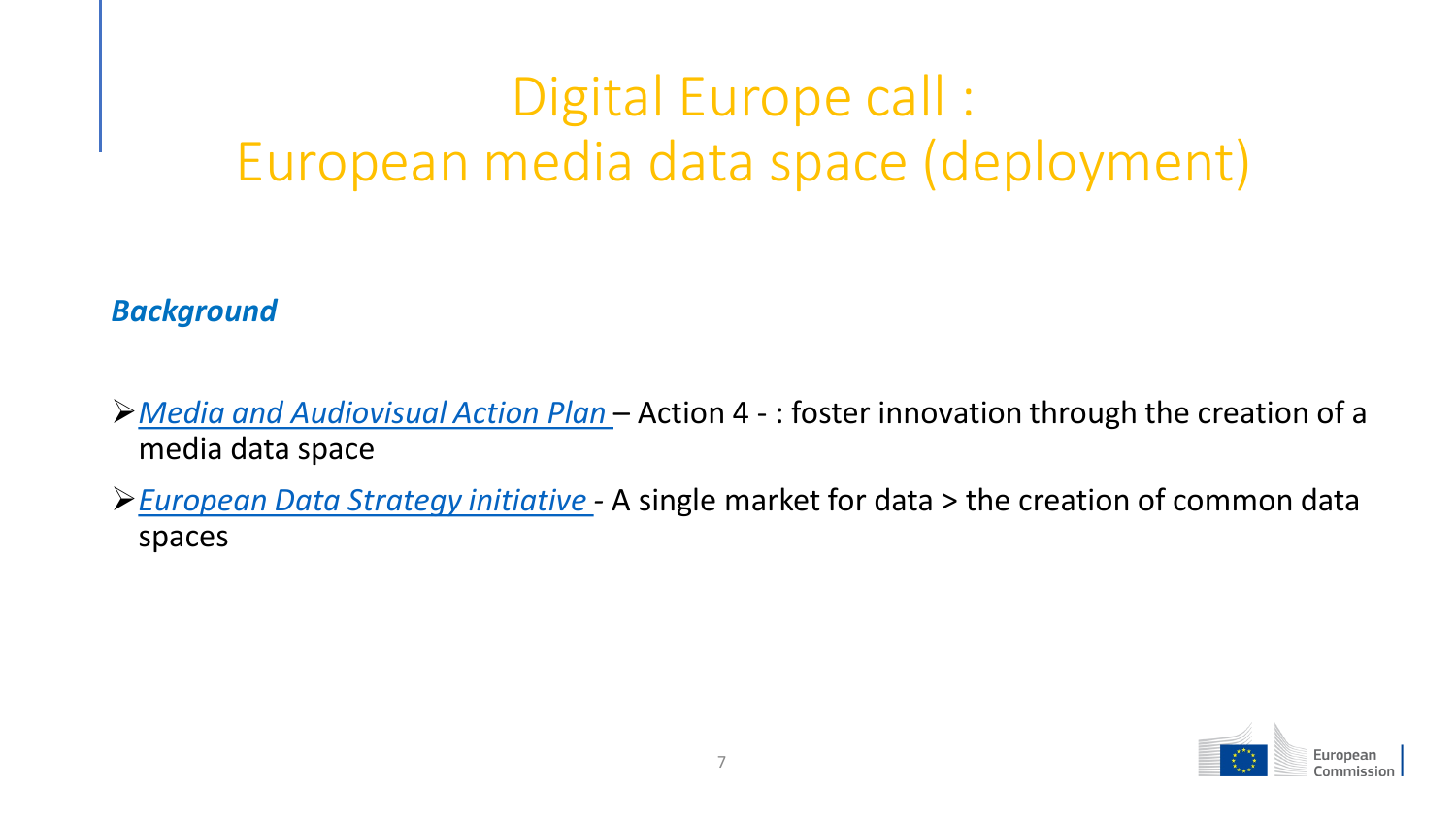#### Common European data spaces

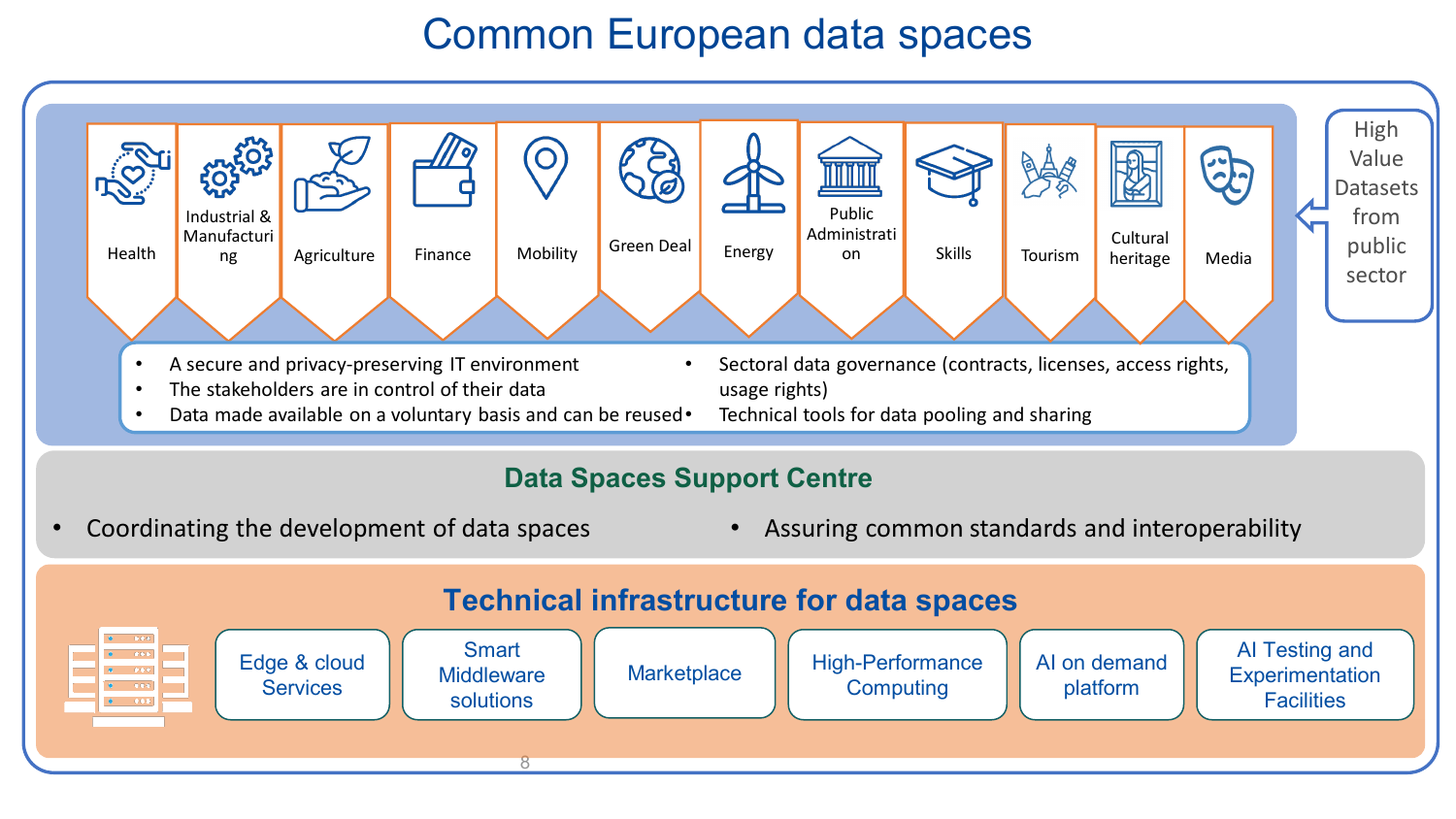#### Digital Europe call : European media data space

#### *Overarching objectives*

- Enable **data-based cooperation** among media companies > a more **competitive EU media industry** in face of the online platforms
- **Boost the use of data** for innovative content (entertainment, education and news), production, curation, circulation and distribution across Europe
- Generate **additional value** and open **new markets** for the media industry

#### *Sharing of data – Key element of the data space*

EA wide **variety of data**, e.g. content, user consumption and audience data, 3D animation models, production meta-data.

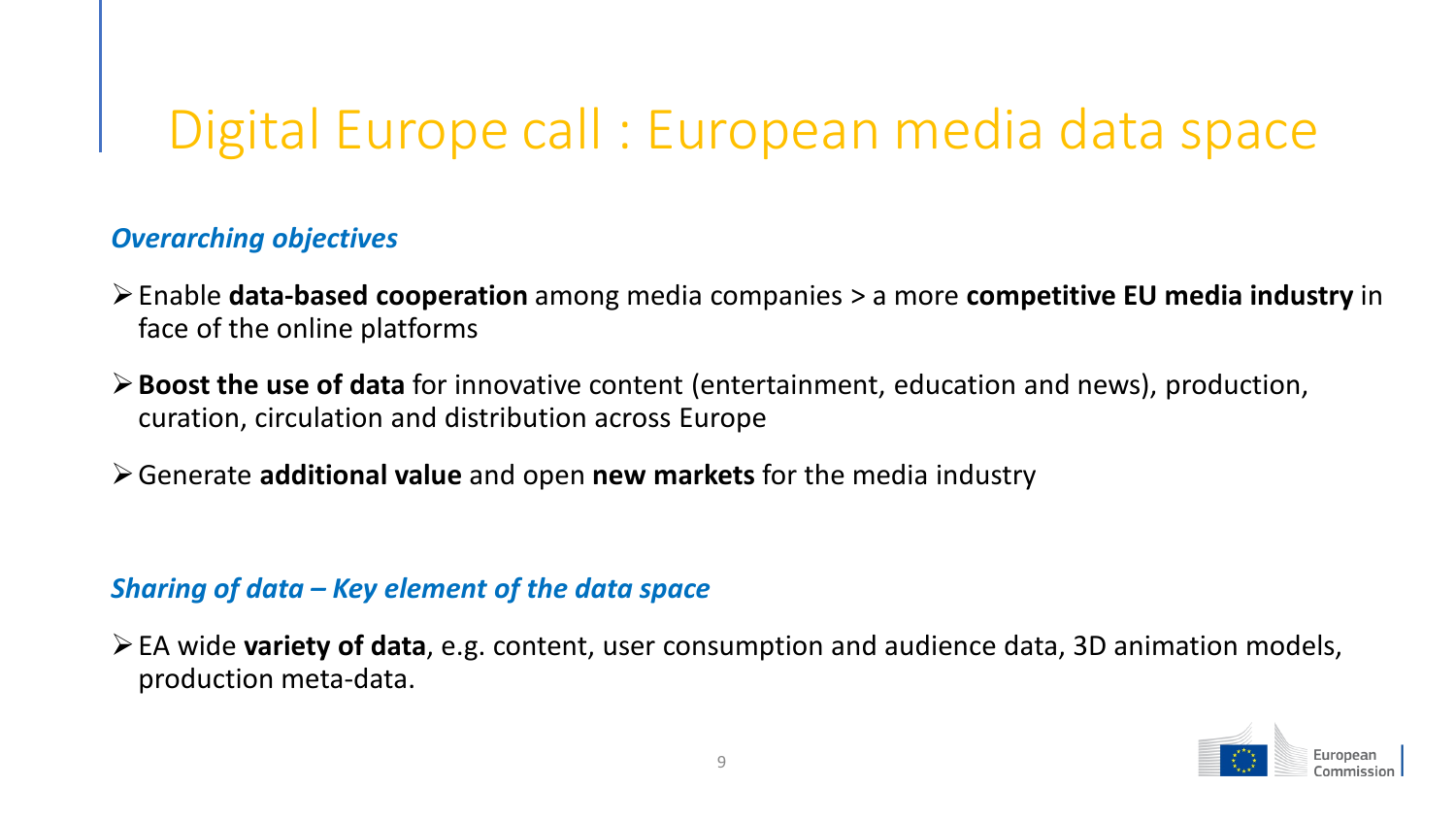#### Digital Europe call : European media data space

#### *Stakeholders*

European publishers, broadcasters, radios, advertising companies, media SMEs, technology providers, content and tech start-ups, content creators, producers and distributors, etc.

#### *Technical infrastructure - building blocks*

- secure **interoperability** and an easy, **cross-border access** to key datasets
- link to the **creation of innovative solutions, tools and models** for the production, curation, circulation and distribution of European media content across the Union,
- ultimately contribute to **connect sub-dataspaces from various media sectors** to a coherent data space

#### *Important*

- **Type of action:** SME support grant (75% co-funding SMEs and 50% for all the other beneficiaries)
- **Indicative budget: €**8 million
- **Indicative duration:** 36 months
- **Indicative time of call opening:**  September 2022

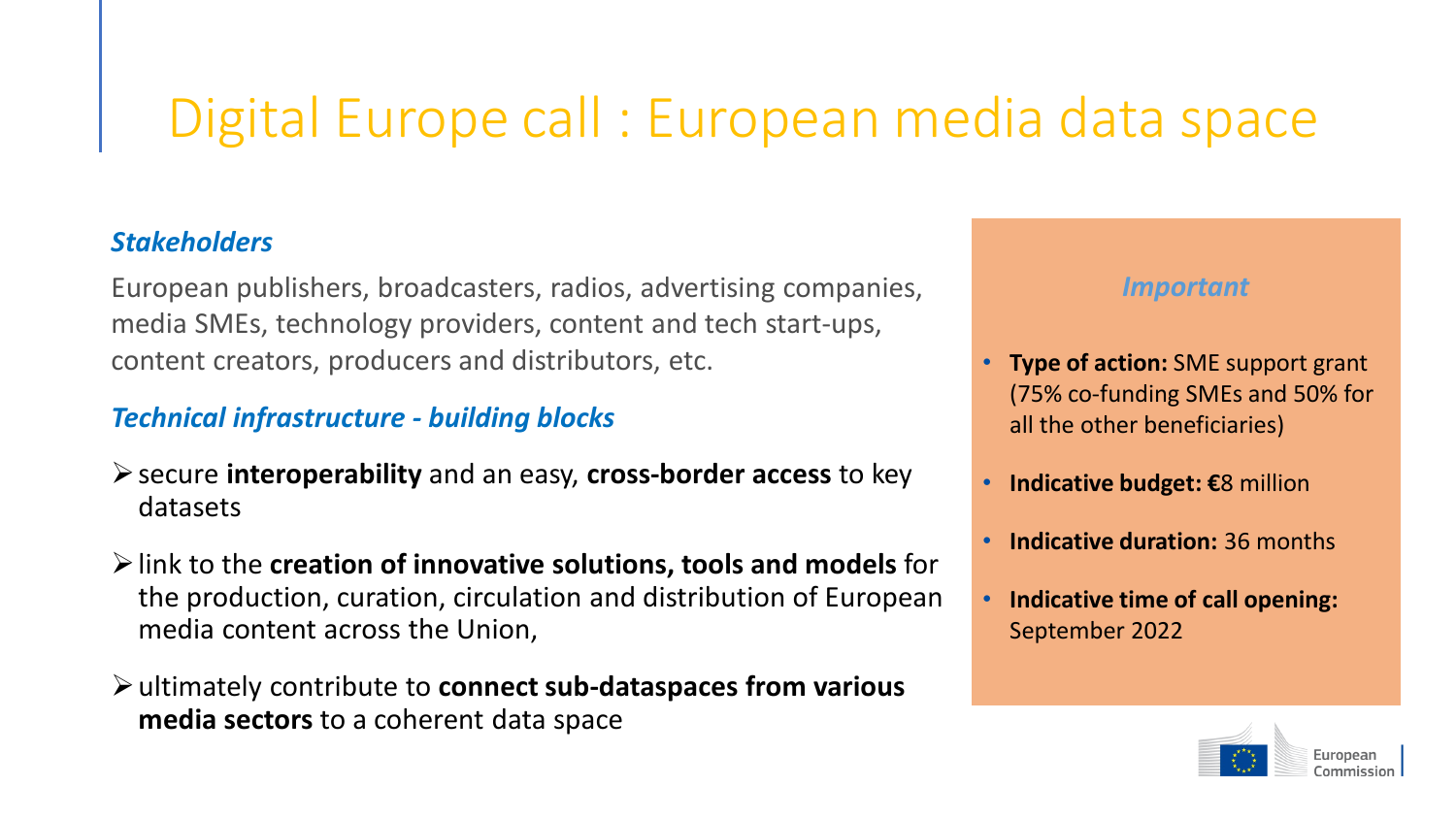#### Digital Europe call : European media data space

#### *Outcomes – 3 layers of action*

#### 1. *Infrastructure*

- Cloud-based securely stored data
- Data governance mechanisms
- Features the underlying structural components to design, implement and operate a European common data space
- Testing ("sandbox") environment for pilots and innovative media services developed through other EU initiatives (e.g. HE)

#### 2. *Applications*

- Tools to operationalise content platforms (incl. e.g. modules on automatic translation, neutral search, editing tools, social media interaction, news aggregation and content-driven modules)
- Tools for media data transaction, data analytics
- Services for financial transactions based on the data usage (e.g. using blockchain), services for MR/AR/VR content creations (incl. AI elements)

3. *Content* - support to **curation, joint-production and circulation** of news and media content and its adaptation to different audience targets and consumer preferences.

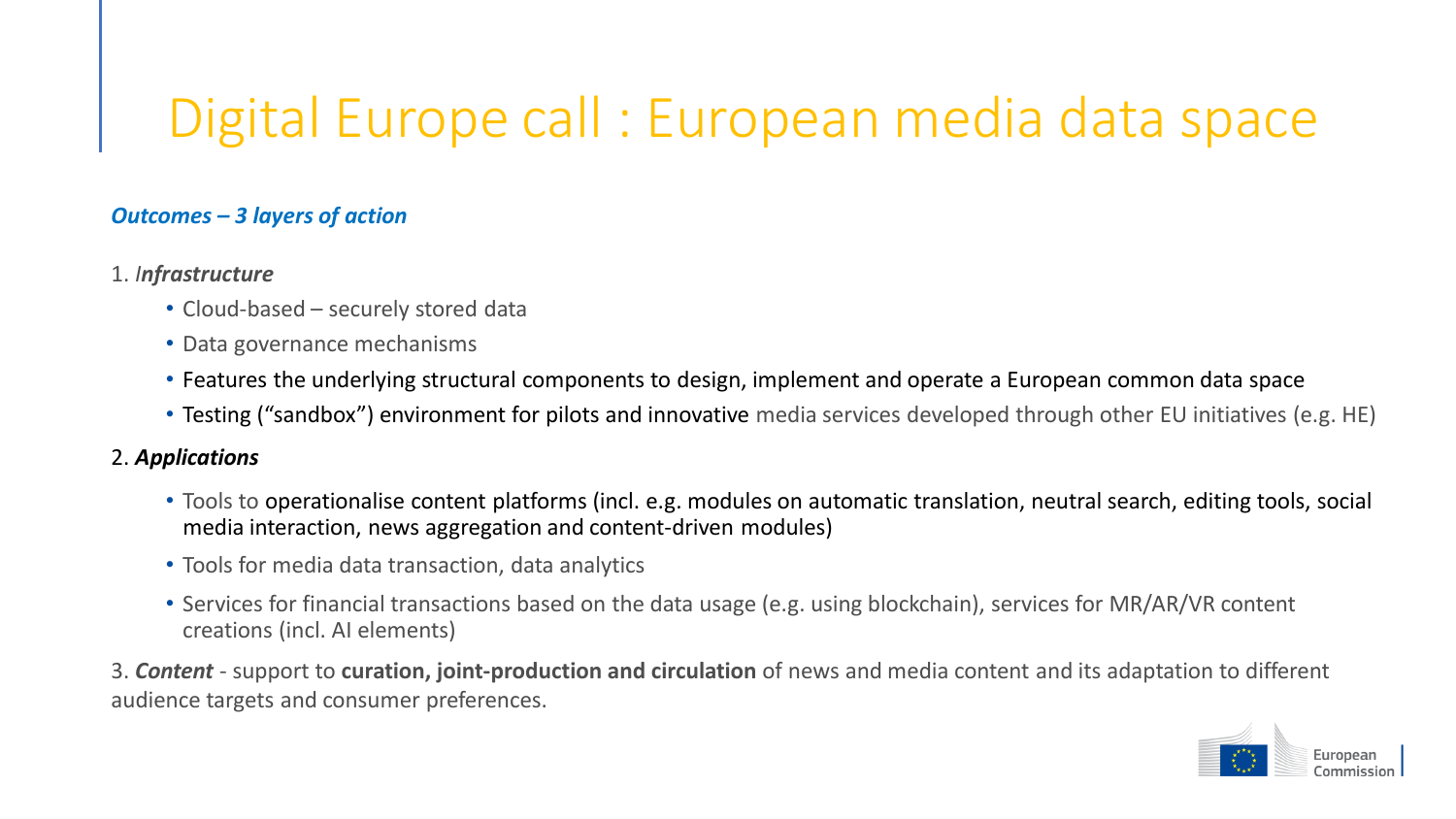### Preparatory Action: Media platforms

Aim: Help increase the variety and diversity of factual content available to EU citizens, work towards sector-wide digital media infrastructures that build on multilingual repositories, involving broadcasters and publishers.

Estimated publication of call for proposals in Q3 2022

Budget: €6 million, multiple projects

Targets: News media companies and other organisations active in the sector, media technology developers.

[Stay tuned](https://digital-strategy.ec.europa.eu/en/funding?topic=188)

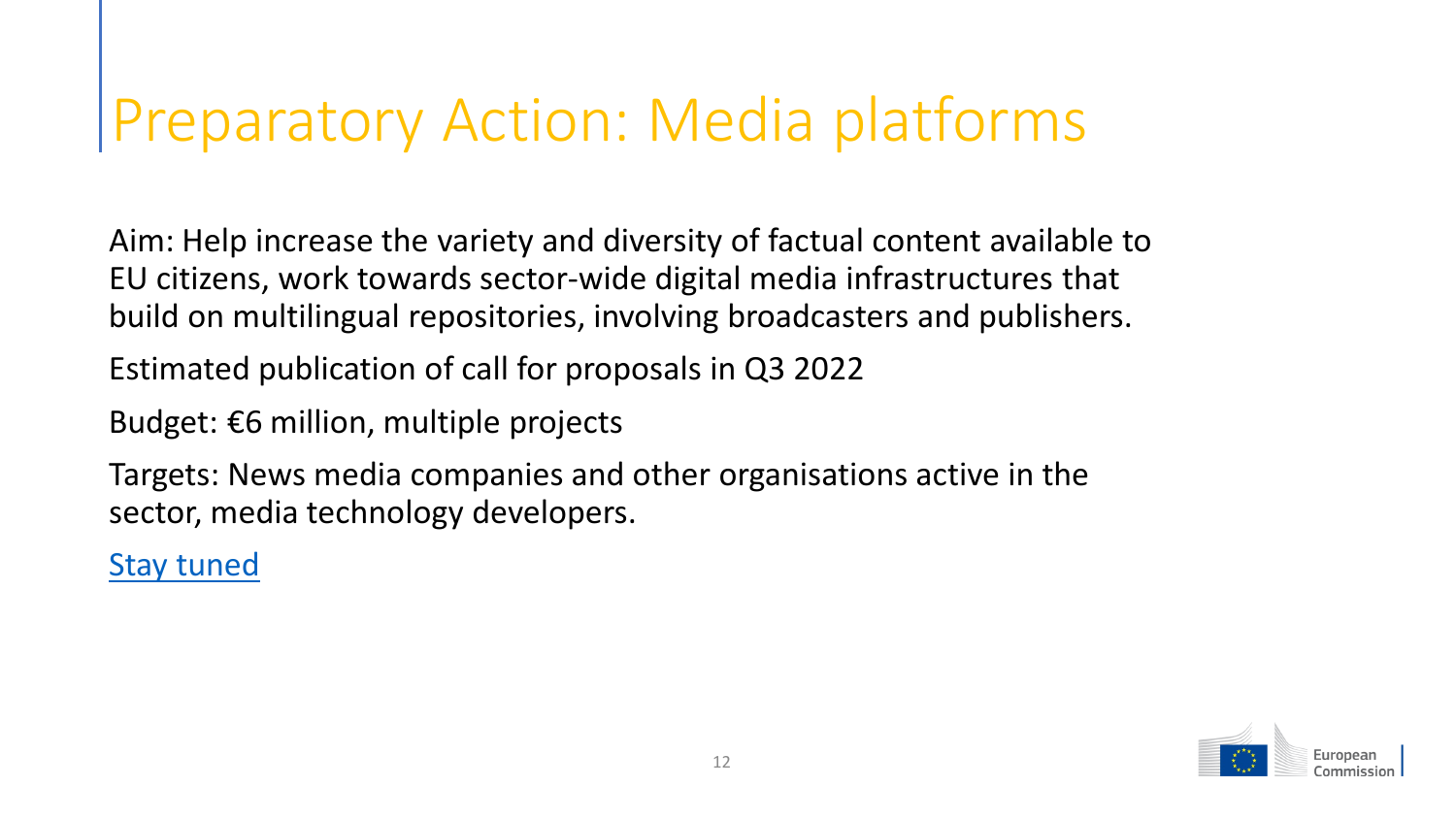## Support for media pluralism

Pilot project: Supporting **local and regional news media** in face of emerging 'news deserts' (€2 million, call for proposals will be published in Q2 2022) aims to prevent 'news deserts' by building resilience of news media in areas/communities where access is limited.

It will consist of:

- Mapping of the local/regional media landscape across Europe
- Providing tailored financial support (cascading grants)

Target: news media & other organisations active in the media domain.

[Stay tuned](https://digital-strategy.ec.europa.eu/en/funding?topic=188)

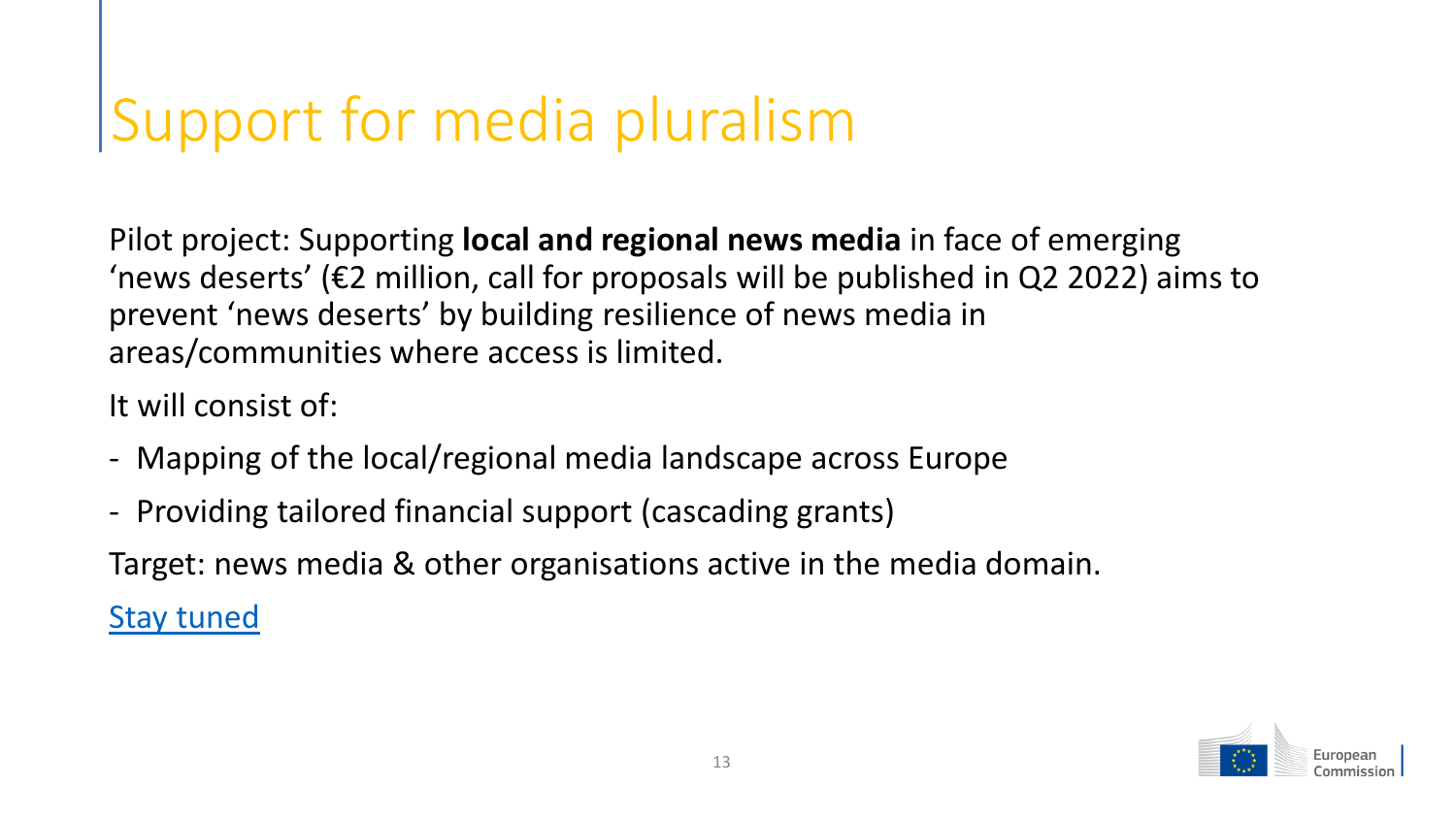### Citizen engagement & public sphere

Aim: strengthen **coverage of European affairs** from pan-European points of view

Support for TV, radio, data journalism, multilingual EU affairs (e.g. [European newsroom](https://digital-strategy.ec.europa.eu/en/news/european-newsroom-press-agencies))

Upcoming calls under [Multimedia Actions:](https://digital-strategy.ec.europa.eu/en/policies/multimedia-actions)

-coverage of European affairs via a **radio network** (€4.4 million, 2 years, call for proposals will be published in Q2 2022)

-coverage of European affairs via **data journalism networks** (€1.4 million, 2 years, call for proposals will be published in Q3 2022)

Upcoming Preparatory Action: 3rd '**Youth media**' call (€9 million, call for proposals will be published in Q3 2022)

[Stay tuned](https://digital-strategy.ec.europa.eu/en/funding?topic=188)

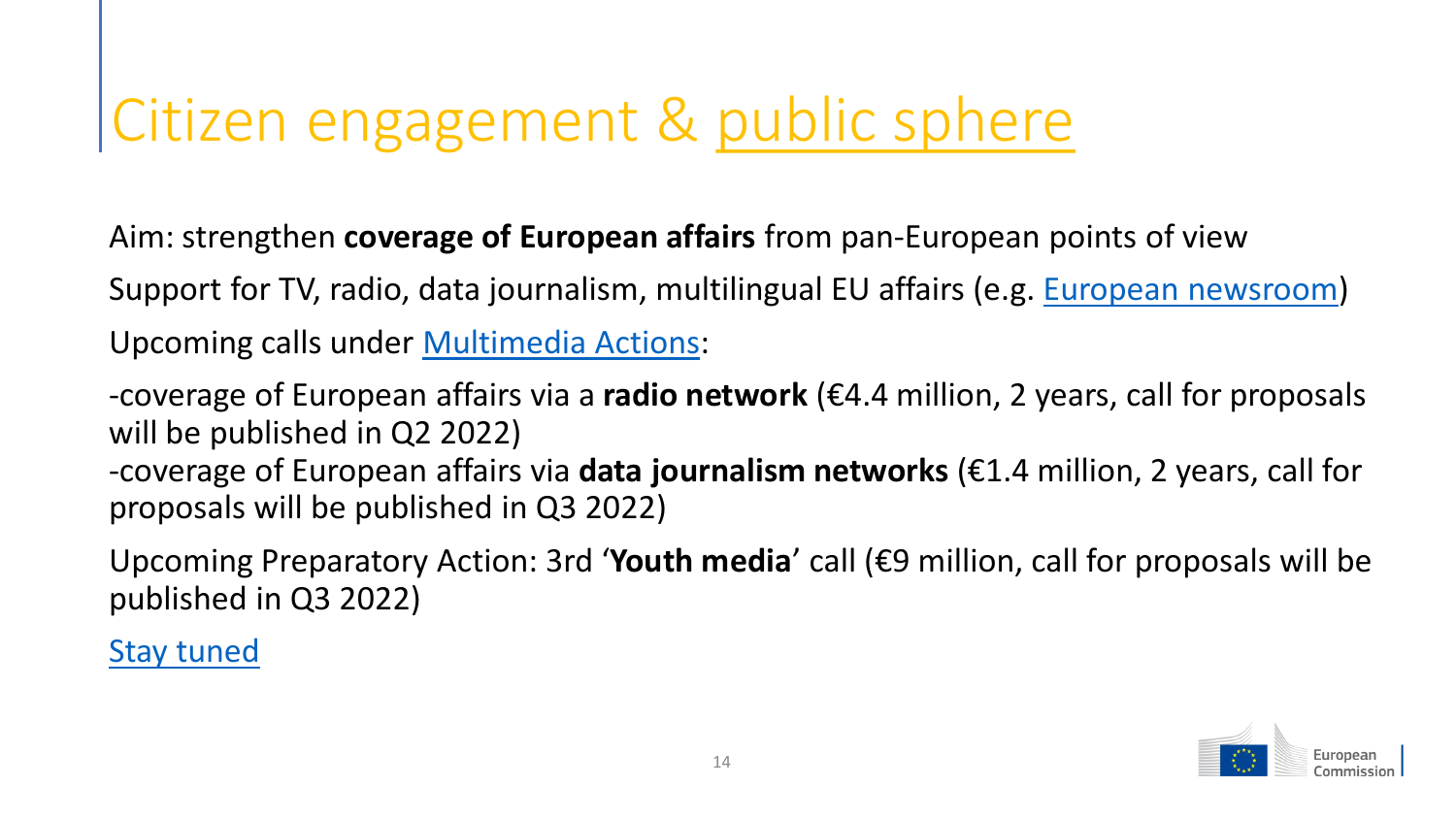### Citizen engagement & public sphere

Pilot Project: Call to improve the **media representation and inclusion for refugees and migrants** (€500 000, call for proposals foreseen in Q3/4 2022). Phase 1 project by European Cultural Foundation started 15 Feb 2022 and will last for 15 months, focus on enabling the capacities of the people involved, including artists.

New Pilot Project: Support for a **European Festival of Journalism and Media Literacy** (€1 million, call for proposals foreseen in Q4 2022)

[Stay tuned](https://digital-strategy.ec.europa.eu/en/funding?topic=188)

Closed today: Creative Europe yearly call to support **cross-border media literacy** projects (€2.4 million, 2 years, deadline 6 April 2022)

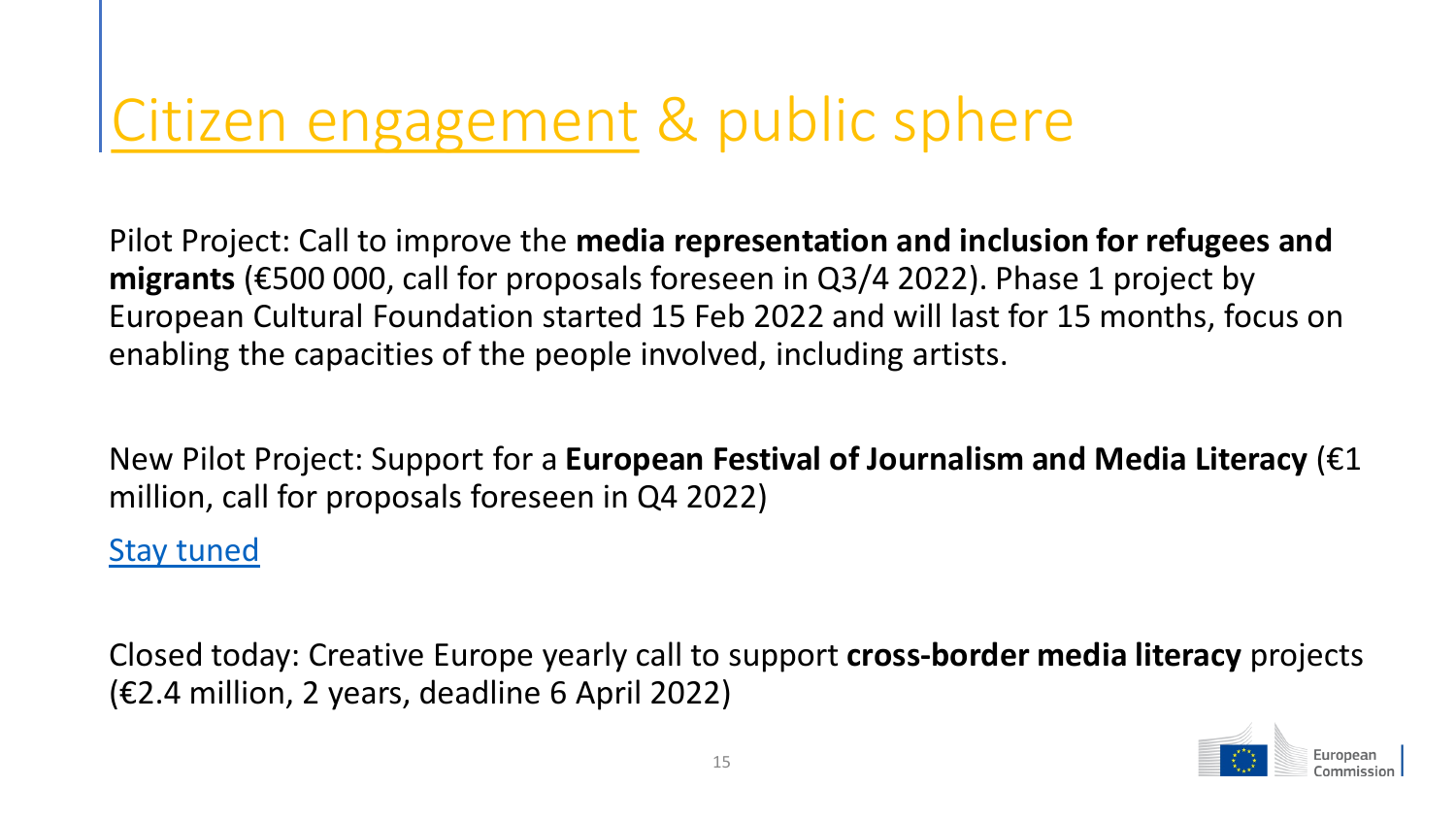### Tackling disinformation

Diverse actions to **tackle disinformation/ increase trust:**

- Horizon 2020: Projects such as **Ontochain** and **[Trublo](https://www.trublo.eu/)** provide cascade funding for innovation using blockchain principles for trustworthy information exchange
- Projects have been selected for the 2021 Horizon Europe call [AI against Disinformation](https://ec.europa.eu/info/funding-tenders/opportunities/portal/screen/opportunities/topic-details/horizon-cl4-2021-human-01-27;callCode=null;freeTextSearchKeyword=;matchWholeText=true;typeCodes=1;statusCodes=31094501,31094502,31094503;programmePeriod=2021%20-%202027;programCcm2Id=43108390;programDivisionCode=43120193;focusAreaCode=null;destination=null;mission=null;geographicalZonesCode=null;programmeDivisionProspect=null;startDateLte=null;startDateGte=null;crossCuttingPriorityCode=null;cpvCode=null;performanceOfDelivery=null;sortQuery=sortStatus;orderBy=asc;onlyTenders=false;topicListKey=topicSearchTablePageState)  $(2x \text{ } \in 6.5 \text{ million})$  - they will start in a few months
- Horizon Europe 2023-24: continuation of activities expected to support media professionals and citizens using AI for trustworthy information exchange in everincreasing complex media and social networks

Stay tuned about latest [news](https://digital-strategy.ec.europa.eu/en/related-content?topic=169) on the Commission response to disinformation (incl. EDMO)

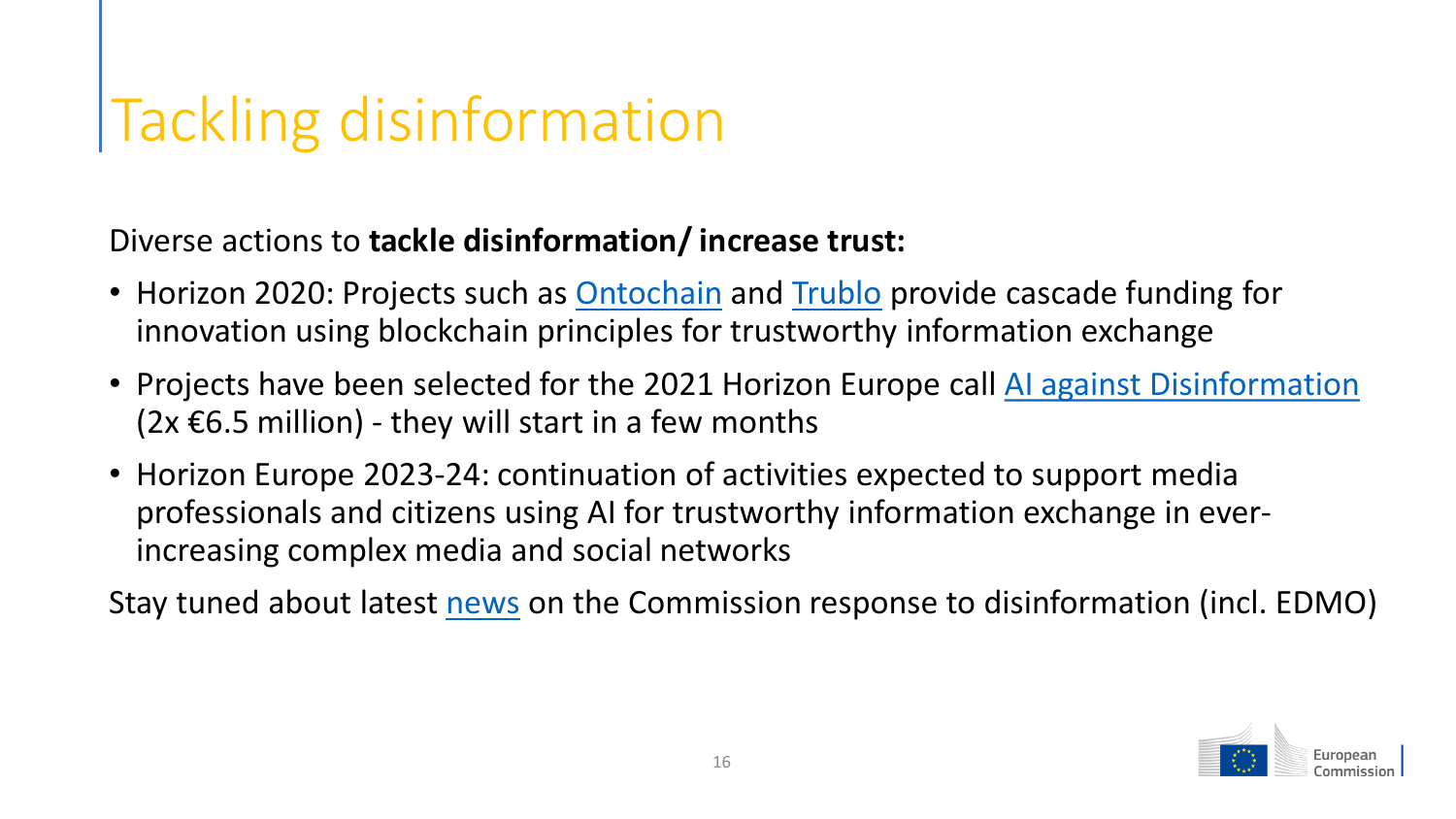### Other relevant calls

**Creative Europe** 2021-2027 **NEW CALI OPEN** 

#### **CREATIVE INNOVATION LAB**



**Cross-sector innovation lab** under Creative Europe supports projects that address audiovisual as well as other culture/creative sectors and respond to **common challenges and opportunities** brought about by the digital transition [\(2022 call](https://europa.eu/!rypNjy) is currently open, deadline 7 Sept 2022, €13.6 million, 60% EU co-financing, no minimum/maximum grant, project duration up to 24 months, [info session on 21 April](https://twitter.com/MEDIAprogEU/status/1509147660783136777))

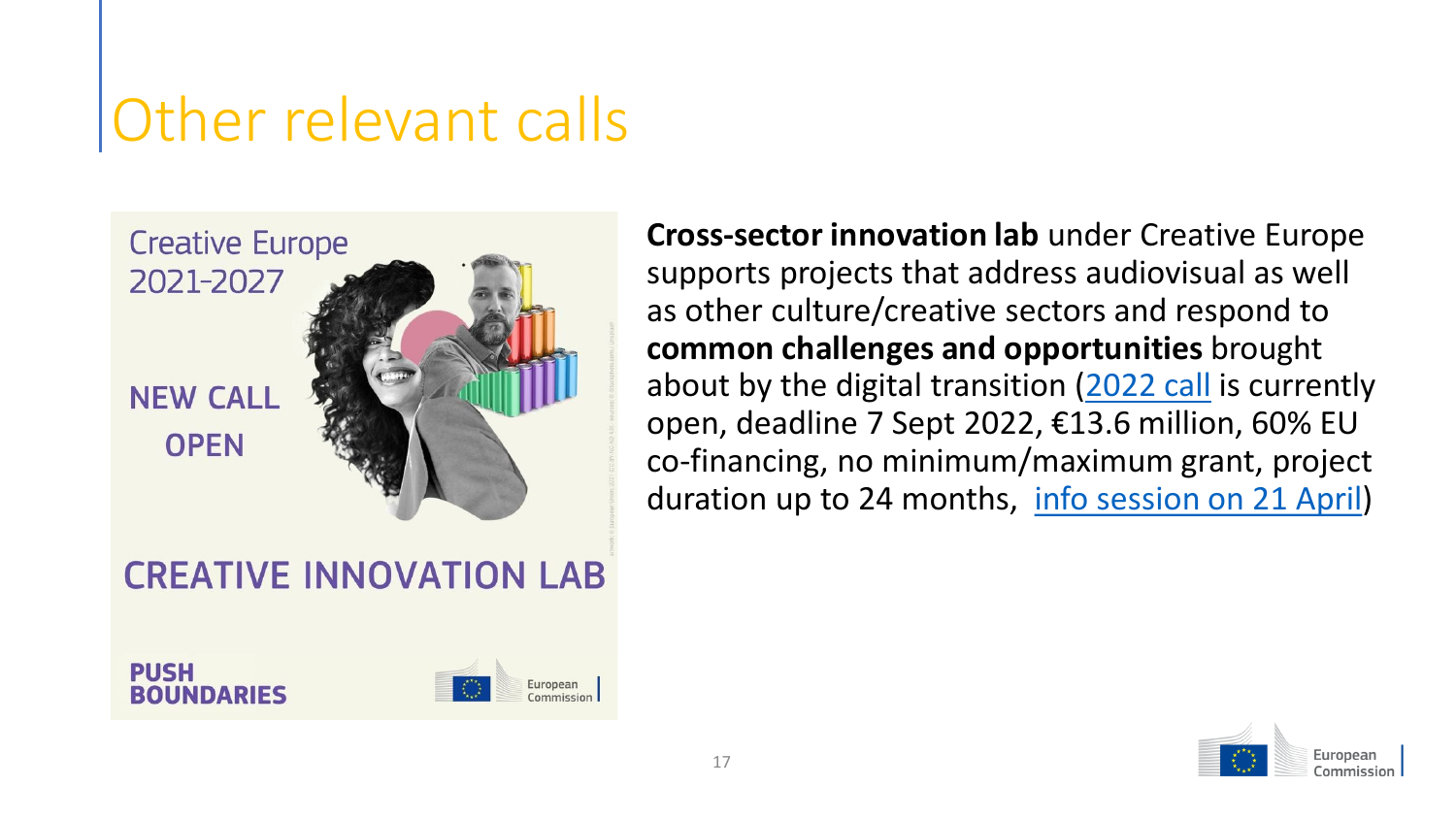### DG REGIO – Support for young journalists

New DG REGIO [call](https://ec.europa.eu/regional_policy/en/newsroom/news/2021/05/05-03-2021-eu-cohesion-policy-commission-launches-call-for-proposals-worth-eur1-million-for-journalism-education) to support journalism education by universities and other educational institutions in the EU (1 project, max 95% /  $\epsilon$ 1 million EU cofinancing, project duration 12-18 months, deadline 21 April 2022);

Training for journalism students and young journalists (age 18-30). Applications open from 11 April to 11 July 2022: [www.youth4regions.eu.](http://www.youth4regions.eu/)



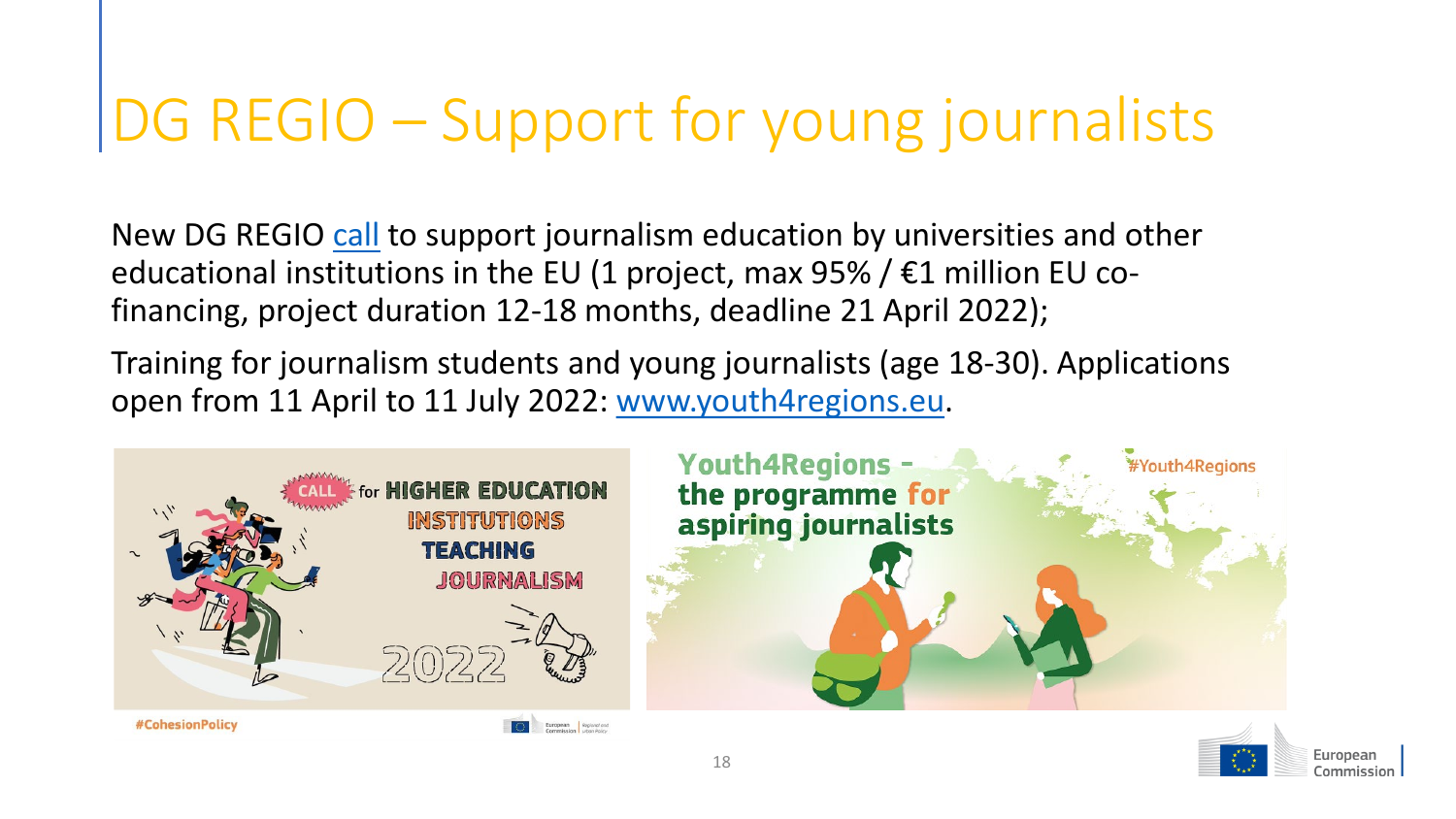### DG REGIO cohesion policy reporting grant

- Yearly [DG REGIO grants](https://ec.europa.eu/regional_policy/en/newsroom/funding-opportunities/calls-for-proposal/) for **reporting on cohesion policy** (up to 80% / €300k per project, total budget €7 million this year)
- 5<sup>th</sup> annual call currently under evaluation: winners to be announced in the summer; campaigns start shortly afterwards and run for **1 year**
- Provides support for the production and dissemination of information and content linked to EU Cohesion policy
- Format and content of campaigns is up to the applicant
- Grant agreement annexes contain an editorial charter and a **guarantee of editorial independence**
- Applicants (**single and/or multiple**) include EU-based media but also academic institutions and NGOs, but **not** public authorities in charge of the implementation of Cohesion policy
- Campaigns cover printed press, audiovisual and online media, events and competitions
- Campaigns can focus on one region, or cover several Member States